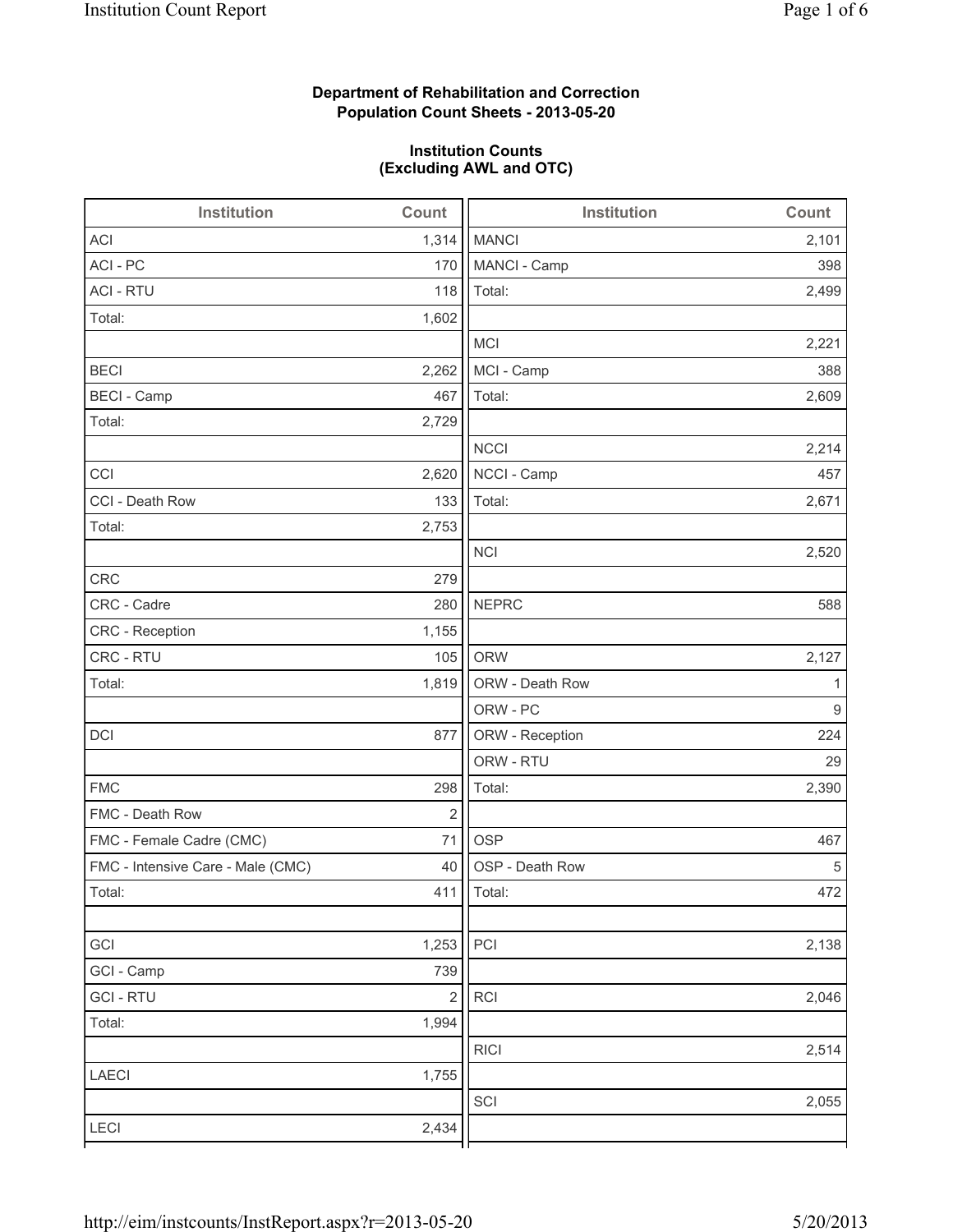| LECI - Camp              | 190   | SOCF           |                          | 1,294  |
|--------------------------|-------|----------------|--------------------------|--------|
| Total:                   | 2,624 | SOCF - RTU     |                          | 64     |
|                          |       | Total:         |                          | 1,358  |
| LOCI                     | 2,291 |                |                          |        |
|                          |       | <b>TCI</b>     |                          | 1,060  |
| <b>LORCI</b>             | 145   |                |                          |        |
| <b>LORCI - Cadre</b>     | 245   | <b>TOCI</b>    |                          | 1,254  |
| <b>LORCI - Reception</b> | 1,053 |                |                          |        |
| Total:                   | 1,443 | <b>WCI</b>     |                          | 1,363  |
|                          |       | <b>WCI-RTU</b> |                          | 49     |
| <b>MACI</b>              | 910   | Total:         |                          | 1,412  |
| MACI - Minimum           | 1,394 |                |                          |        |
| MACI - Youth             | 32    |                | <b>Total Population:</b> | 50,220 |
| Total:                   | 2,336 |                |                          |        |

## **Male Population by Security Level (Include AWL and Exclude OTC)**

| <b>Security Level</b>  |                   | <b>Body</b> | <b>AWL</b> | $(-OTC)$ | <b>Total</b> |
|------------------------|-------------------|-------------|------------|----------|--------------|
| Total Levels 3,4,5     |                   | 14.189      | 44         | 118      | 14,115       |
| Total Levels 2         |                   | 17.721      | 96         | 161      | 17,656       |
| <b>Total Levels 1</b>  |                   | 14.237      | 87         | 114      | 14,210       |
| <b>Total Death Row</b> |                   | 140         |            |          | 1411         |
|                        | <b>Total Male</b> | 46,287      | 228        | 393      | 46,122       |

## **Female Population by Institution (Include AWL and Exclude OTC)**

|                          | $(1101446$ Arre and Explans $\bullet$ 1.8 |                |              |              |
|--------------------------|-------------------------------------------|----------------|--------------|--------------|
| Institution              | <b>Body</b>                               | <b>AWL</b>     | $(-OTC)$     | <b>Total</b> |
| <b>CRC</b>               | 2                                         | 0              | 0            |              |
| DCI                      | 877                                       | 7              | 5            | 879          |
| <b>FMC</b>               | 4                                         | 3              |              | 6            |
| FMC - Female Cadre (CMC) | 71                                        | $\overline{2}$ | $\mathbf{0}$ | 73           |
| <b>NEPRC</b>             | 588                                       | 8              | 3            | 593          |
| <b>ORW</b>               | 2,127                                     | 31             | 30           | 2,128        |
| ORW - Death Row          | 1                                         | 0              | $\mathbf{0}$ |              |
| ORW - PC                 | 9                                         | $\mathbf 0$    | $\mathbf{0}$ | 9            |
| ORW - Reception          | 224                                       |                | 0            | 225          |
| ORW - RTU                | 29                                        | $\mathbf 0$    | $\mathbf{0}$ | 29           |
| <b>Total Female</b>      | 3,932                                     | 52             | 39           | 3,945        |
| <b>Total Population:</b> | 50,219                                    | 280            | 432          | 50,067       |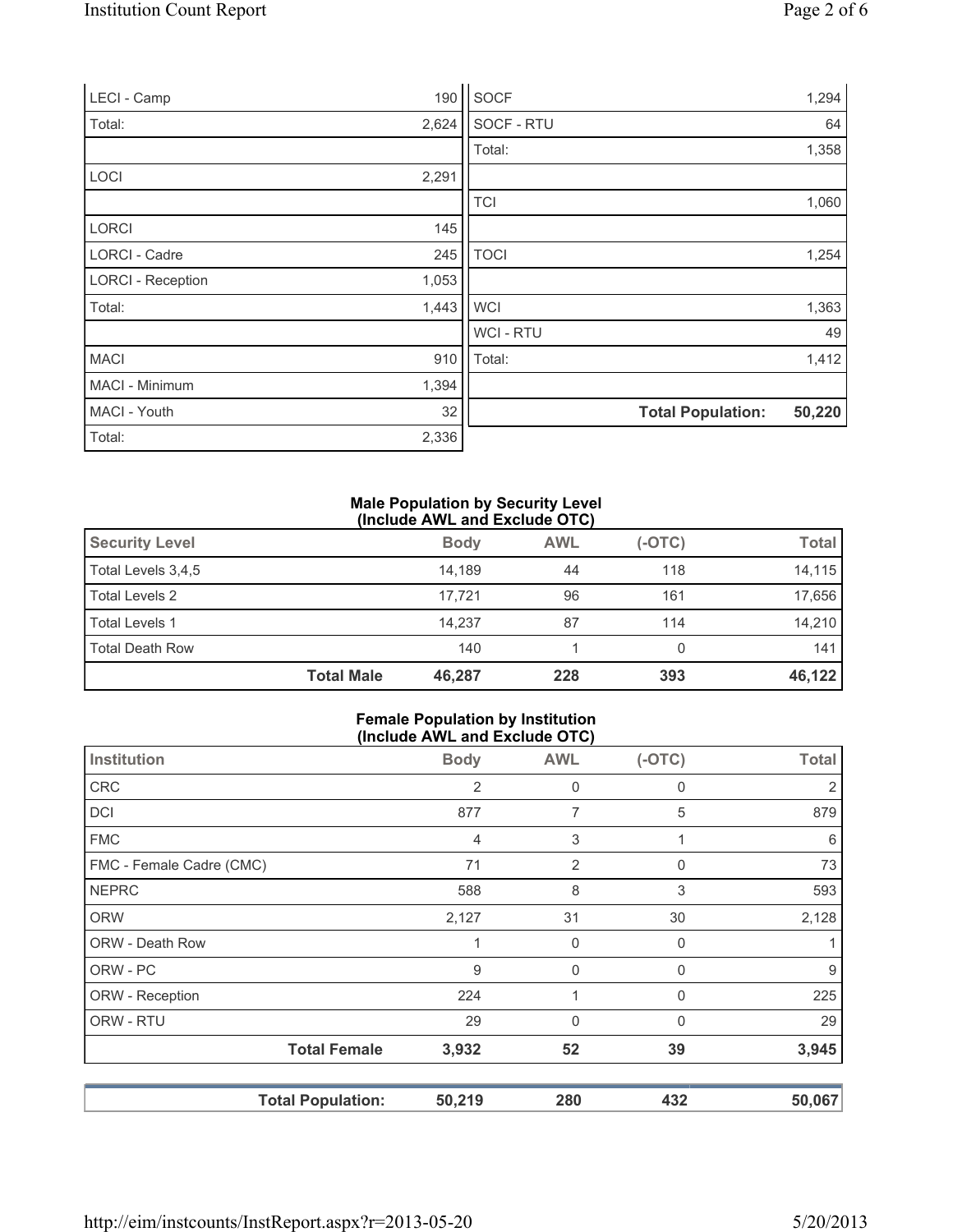| Institution                       | $\frac{1}{2}$<br><b>Body</b> | <b>AWL</b>                | $(-OTC)$                  | <b>Total</b>     |
|-----------------------------------|------------------------------|---------------------------|---------------------------|------------------|
| ACI                               | 31                           | $\mathsf{O}\xspace$       | $\mathsf{O}\xspace$       | 31               |
| ACI - PC                          | 96                           | $\mathsf{O}\xspace$       | $\mathsf 0$               | 96               |
| <b>BECI</b>                       | 38                           | $\mathsf{O}\xspace$       | $\mathsf 0$               | 38               |
| CCI                               | 13                           | $\mathbf{1}$              | 1                         | 13               |
| CCI - Death Row                   | $\overline{4}$               | $\mathsf{O}\xspace$       | $\mathbf 0$               | $\overline{4}$   |
| CRC                               | 125                          | $\ensuremath{\mathsf{3}}$ | 6                         | 122              |
| CRC - Cadre                       | 237                          | $\mathsf 0$               | 0                         | 237              |
| <b>CRC</b> - Reception            | 638                          | $\sqrt{2}$                | 8                         | 632              |
| CRC - RTU                         | 86                           | $\mathsf{O}\xspace$       | $\mathsf 0$               | 86               |
| <b>FMC</b>                        | 13                           | $\mathsf{O}\xspace$       | $\mathbf 0$               | 13               |
| FMC - Intensive Care - Male (CMC) | $9\,$                        | $\mathsf 0$               | $\mathsf 0$               | $\boldsymbol{9}$ |
| GCI                               | $\overline{9}$               | $\mathsf{O}\xspace$       | $\mathsf 0$               | $\boldsymbol{9}$ |
| <b>LAECI</b>                      | 10                           | $\mathbf 1$               | $\mathbf 0$               | 11               |
| LECI                              | 2,304                        | $\,$ 5 $\,$               | 21                        | 2,288            |
| LOCI                              | 15                           | $\mathsf{O}\xspace$       | $\mathbf 0$               | 15               |
| LORCI                             | 84                           | $\sqrt{5}$                | 25                        | 64               |
| LORCI - Cadre                     | 233                          | $\mathsf{O}\xspace$       | $\mathbf 0$               | 233              |
| <b>LORCI - Reception</b>          | 673                          | $\mathbf 1$               | $\mathsf 0$               | 674              |
| <b>MACI</b>                       | 39                           | $\mathsf{O}\xspace$       | $\mathsf{O}\xspace$       | 39               |
| MACI - Youth                      | 17                           | $\mathsf{O}\xspace$       | $\mathbf 1$               | 16               |
| <b>MANCI</b>                      | 1,979                        | $\,8\,$                   | 6                         | 1,981            |
| MCI                               | 14                           | $\sqrt{2}$                | $\mathsf 0$               | 16               |
| <b>NCCI</b>                       | 45                           | $\mathsf 0$               | $\mathsf 0$               | 45               |
| <b>NCI</b>                        | 55                           | $\mathsf{O}\xspace$       | 1                         | 54               |
| <b>OSP</b>                        | 467                          | $\mathsf 0$               | $\ensuremath{\mathsf{3}}$ | 464              |
| PCI                               | 66                           | $\ensuremath{\mathsf{3}}$ | $\mathsf{O}\xspace$       | 69               |
| RCI                               | 1,988                        | $\,6\,$                   | $18$                      | 1,976            |
| R C                               | 36                           | $\mathsf{O}\xspace$       | $\sqrt{2}$                | 34               |
| SCI                               | $\sqrt{3}$                   | $\mathsf{O}\xspace$       | $\mathsf 0$               | 3                |
| <b>SOCF</b>                       | 1,294                        | $\mathbf{1}$              | $\,$ 5 $\,$               | 1,290            |
| SOCF - RTU                        | 64                           | $\mathsf{O}\xspace$       | $\mathsf{O}\xspace$       | 64               |
| <b>TCI</b>                        | 982                          | $\sqrt{2}$                | $\overline{7}$            | 977              |
| <b>TOCI</b>                       | 1,196                        | $\ensuremath{\mathsf{3}}$ | 4                         | 1,195            |
| <b>WCI</b>                        | 1,277                        | $\mathbf{1}$              | 10                        | 1,268            |
| <b>WCI - RTU</b>                  | 49                           | $\mathsf 0$               | $\mathbf 0$               | 49               |
| Total Levels 3, 4, 5              | 14,189                       | 44                        | 118                       | 14,115           |

**Male Population by Institution: Security Levels 3, 4, 5 (Include AWL and Exclude OTC)**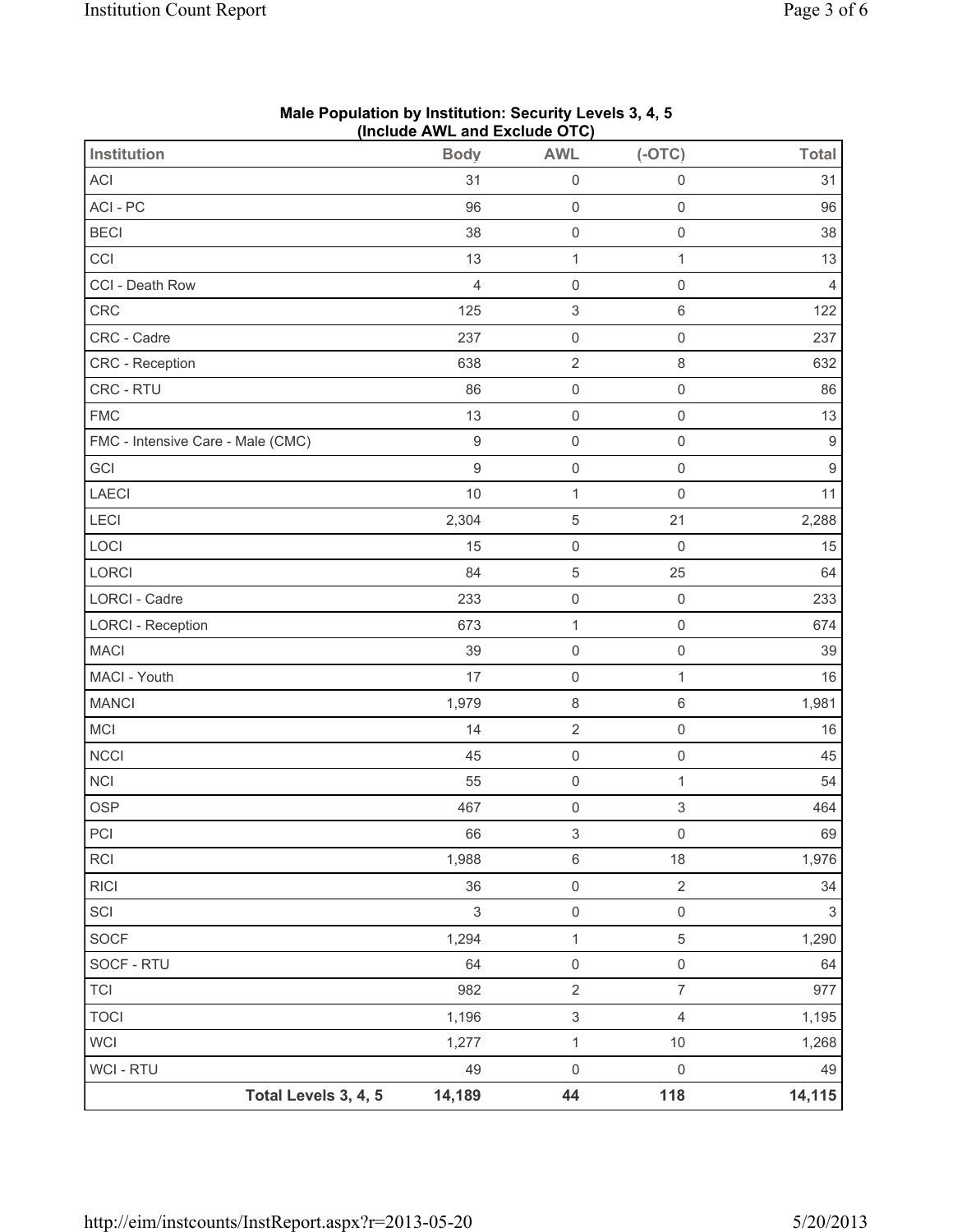| <b>Institution</b>                | (IIICIUUE AVVLI AIIIE EXCIUUE UIO)<br><b>Body</b> | <b>AWL</b>                | $(-OTC)$            | <b>Total</b>   |
|-----------------------------------|---------------------------------------------------|---------------------------|---------------------|----------------|
| ACI                               | 625                                               | $\,$ 5 $\,$               | $\mathsf{O}\xspace$ | 630            |
| ACI - PC                          | 50                                                | $\sqrt{2}$                | $\mathsf{O}\xspace$ | 52             |
| <b>ACI - RTU</b>                  | 81                                                | $\mathsf 0$               | $\mathsf{O}\xspace$ | 81             |
| <b>BECI</b>                       | 1,552                                             | 14                        | 17                  | 1,549          |
| CCI                               | 1,908                                             | $\boldsymbol{9}$          | 14                  | 1,903          |
| CRC                               | 95                                                | $\sqrt{2}$                | $\overline{4}$      | 93             |
| CRC - Cadre                       | 39                                                | $\mathsf 0$               | $\mathsf{O}\xspace$ | 39             |
| CRC - Reception                   | 297                                               | $\mathbf{1}$              | $\,6$               | 292            |
| CRC - RTU                         | 14                                                | $\mathsf 0$               | $\mathsf{O}\xspace$ | 14             |
| <b>FMC</b>                        | 26                                                | $\mathbf{1}$              | $\mathsf{O}\xspace$ | 27             |
| FMC - Intensive Care - Male (CMC) | 16                                                | $\mathsf{O}\xspace$       | $\mathsf{O}\xspace$ | 16             |
| GCI                               | 829                                               | $\overline{4}$            | $\sqrt{5}$          | 828            |
| GCI - Camp                        | $\mathbf 1$                                       | $\mathsf 0$               | $\mathsf{O}\xspace$ | $\mathbf{1}$   |
| LAECI                             | 1,414                                             | $\sqrt{2}$                | 14                  | 1,402          |
| LECI                              | 118                                               | $\mathbf{1}$              | $\mathbf{1}$        | 118            |
| LOCI                              | 1,306                                             | $\ensuremath{\mathsf{3}}$ | 15                  | 1,294          |
| LORCI                             | 47                                                | $\sqrt{2}$                | $\boldsymbol{9}$    | 40             |
| LORCI - Cadre                     | 10                                                | $\mathsf{O}\xspace$       | $\mathsf{O}\xspace$ | 10             |
| <b>LORCI - Reception</b>          | 216                                               | $\mathsf 0$               | $\mathsf{O}\xspace$ | 216            |
| <b>MACI</b>                       | 871                                               | $\sqrt{2}$                | $\overline{4}$      | 869            |
| MACI - Youth                      | 15                                                | $\mathsf 0$               | $\mathsf{O}\xspace$ | 15             |
| <b>MANCI</b>                      | 111                                               | $\mathsf 0$               | $\overline{2}$      | 109            |
| MANCI - Camp                      | $\overline{4}$                                    | $\mathsf{O}\xspace$       | $\mathsf{O}\xspace$ | $\overline{4}$ |
| <b>MCI</b>                        | 1,874                                             | $\overline{7}$            | 17                  | 1,864          |
| MCI - Camp                        | 8                                                 | $\mathsf 0$               | $\mathsf{O}\xspace$ | 8              |
| <b>NCCI</b>                       | 1,329                                             | 10                        | 9                   | 1,330          |
| NCCI - Camp                       | $\mathbf{1}$                                      | $\mathsf{O}\xspace$       | $\mathsf{O}\xspace$ | $\mathbf{1}$   |
| NCI                               | 1,934                                             | $\,6\,$                   | 26                  | 1,914          |
| PCI                               | 893                                               | 13                        | $\sqrt{3}$          | 903            |
| RCI                               | 58                                                | $\mathsf{O}\xspace$       | $\mathsf{O}\xspace$ | 58             |
| <b>RICI</b>                       | 558                                               | $\overline{4}$            | $\sqrt{5}$          | 557            |
| SCI                               | 1,205                                             | $\overline{7}$            | $10$                | 1,202          |
| <b>TCI</b>                        | 73                                                | $\mathsf{O}\xspace$       | $\mathsf{O}\xspace$ | 73             |
| <b>TOCI</b>                       | 58                                                | $\mathsf 0$               | $\mathsf{O}\xspace$ | 58             |
| <b>WCI</b>                        | 85                                                | $\mathbf{1}$              | $\mathsf{O}\xspace$ | 86             |
| <b>Total Level 2</b>              | 17,721                                            | 96                        | 161                 | 17,656         |

**Male Population by Institution: Security Level 2 (Include AWL and Exclude OTC)**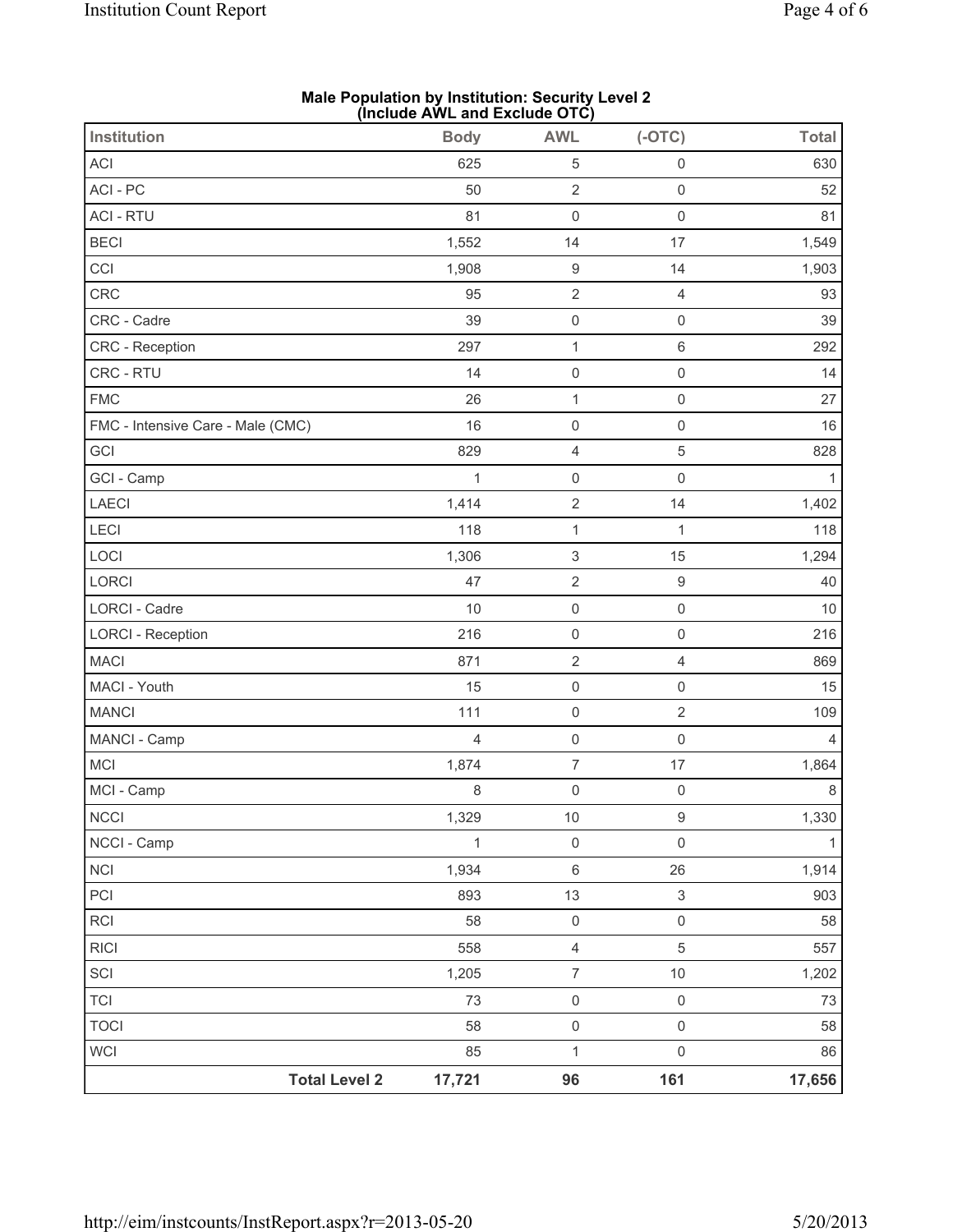|  |  |  | (Include AWL and Exclude OTC) |  |
|--|--|--|-------------------------------|--|
|--|--|--|-------------------------------|--|

| Institution                       | <b>Body</b>    | <b>AWL</b>          | $(-OTC)$                  | Total          |
|-----------------------------------|----------------|---------------------|---------------------------|----------------|
| ACI                               | 658            | 2                   | 1                         | 659            |
| ACI - PC                          | 24             | $\mathsf{O}\xspace$ | $\mathbf 0$               | 24             |
| <b>ACI - RTU</b>                  | 37             | $\mathsf{O}\xspace$ | $\mathsf 0$               | 37             |
| <b>BECI</b>                       | 671            | $\boldsymbol{9}$    | $10$                      | 670            |
| <b>BECI</b> - Camp                | 467            | $\mathsf{O}\xspace$ | $\mathbf{1}$              | 466            |
| CCI                               | 699            | $\sqrt{2}$          | $\sqrt{2}$                | 699            |
| <b>CRC</b>                        | 57             | $\sqrt{2}$          | $\ensuremath{\mathsf{3}}$ | 56             |
| CRC - Cadre                       | $\overline{4}$ | $\mathbf 0$         | $\mathsf{O}\xspace$       | $\overline{4}$ |
| CRC - Reception                   | 220            | 5                   | $\overline{4}$            | 221            |
| CRC - RTU                         | 5              | $\mathsf{O}\xspace$ | $\mathsf{O}\xspace$       | 5              |
| <b>FMC</b>                        | 255            | $\mathbf 1$         | $\mathbf 0$               | 256            |
| FMC - Intensive Care - Male (CMC) | 15             | $\mathsf 0$         | $\mathbf 0$               | 15             |
| GCI                               | 415            | $\,$ 6              | $\sqrt{3}$                | 418            |
| GCI - Camp                        | 737            | $\mathbf{1}$        | $\mathbf 0$               | 738            |
| <b>GCI-RTU</b>                    | $\overline{2}$ | $\mathsf{O}\xspace$ | $\mathsf{O}\xspace$       | $\overline{2}$ |
| <b>LAECI</b>                      | 330            | $\mathbf 1$         | $\mathsf{O}\xspace$       | 331            |
| LECI                              | 12             | $\mathbf 0$         | $\sqrt{2}$                | 10             |
| LECI - Camp                       | 190            | $\mathsf{O}\xspace$ | $\mathsf{O}\xspace$       | 190            |
| LOCI                              | 970            | $\overline{2}$      | $\mathbf{1}$              | 971            |
| LORCI                             | 14             | $\mathbf{1}$        | $10$                      | 5              |
| LORCI - Cadre                     | $\overline{2}$ | $\mathsf 0$         | $\mathbf 0$               | $\sqrt{2}$     |
| <b>LORCI - Reception</b>          | 163            | $\mathsf 0$         | $\mathbf 0$               | 163            |
| MACI - Minimum                    | 1,394          | $\boldsymbol{9}$    | 14                        | 1,389          |
| <b>MANCI</b>                      | 11             | $\boldsymbol{7}$    | $\sqrt{2}$                | 16             |
| MANCI - Camp                      | 394            | $\pmb{0}$           | 1                         | 393            |
| <b>MCI</b>                        | 333            | $\mathbf{1}$        | 3                         | 331            |
| MCI - Camp                        | 380            | $\mathsf 0$         | $\mathsf{O}\xspace$       | 380            |
| <b>NCCI</b>                       | 840            | $\,8\,$             | $\mathsf g$               | 839            |
| NCCI - Camp                       | 456            | $\mathsf{O}\xspace$ | $\mathfrak{S}$            | 453            |
| NCI                               | 531            | $\mathbf{1}$        | $\sqrt{3}$                | 529            |
| PCI                               | 1,179          | $\,8\,$             | 19                        | 1,168          |
| <b>RICI</b>                       | 1,919          | 14                  | 21                        | 1,912          |
| SCI                               | 847            | $\overline{7}$      | $\sqrt{2}$                | 852            |
| <b>TCI</b>                        | $\sqrt{5}$     | $\mathsf{O}\xspace$ | $\mathsf{O}\xspace$       | $\,$ 5 $\,$    |
| <b>WCI</b>                        | $\mathbf{1}$   | $\mathsf 0$         | $\mathsf{O}\xspace$       | 1              |
| <b>Total Level 1</b>              | 14,237         | 87                  | 114                       | 14,210         |

**High Offender ID's**